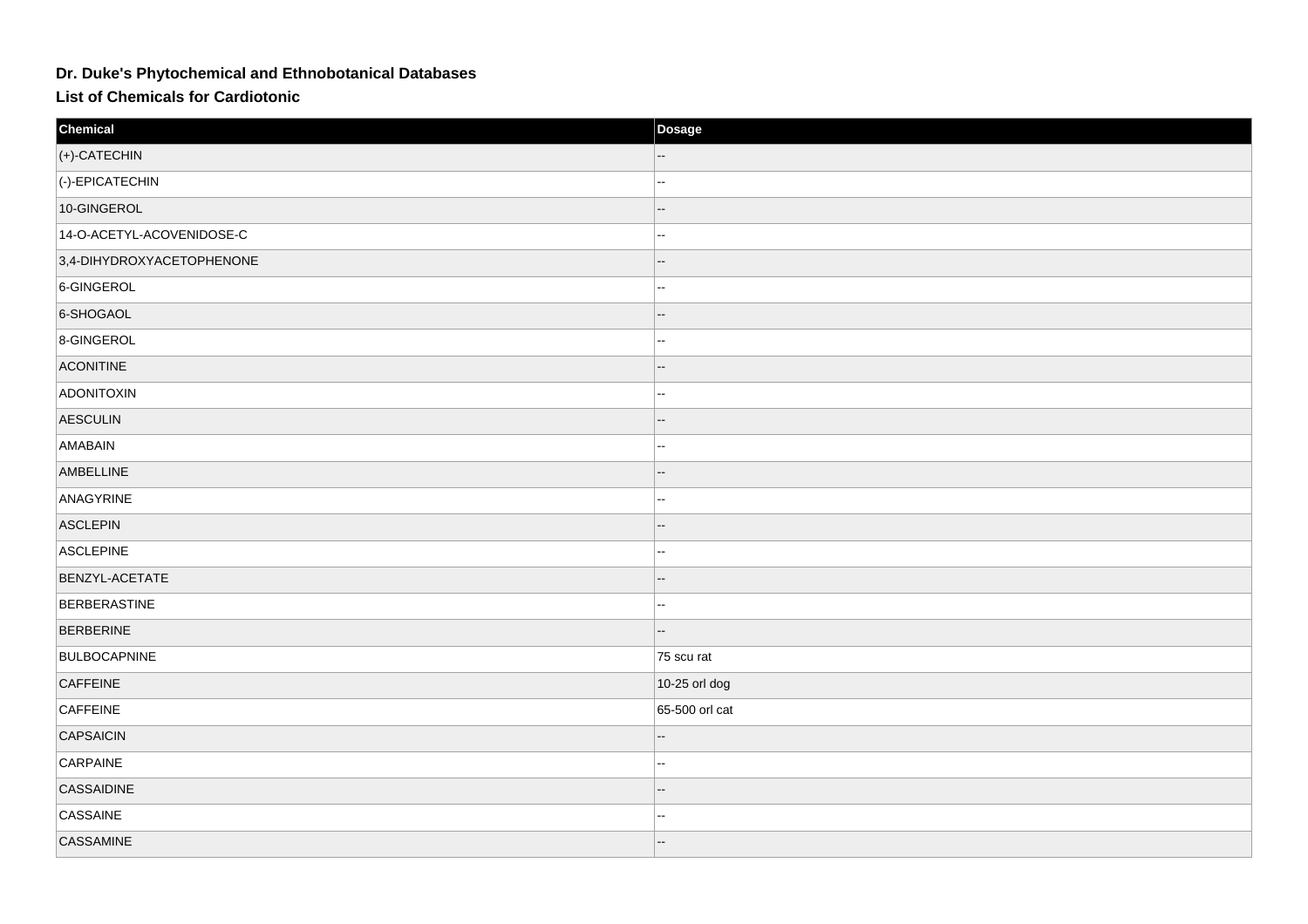| Chemical              | Dosage                 |
|-----------------------|------------------------|
| CAUDOSIDE             | н.                     |
| CAUDOSTROSIDE         |                        |
| <b>CECROPIN</b>       | --                     |
| <b>CERBEROSIDE</b>    | --                     |
| COCAINE               | --                     |
| CONVALLAMARIN         | --                     |
| CONVALLATOXIN         | −−                     |
| COUMARIN              | --                     |
| <b>COUMINGINE</b>     | --                     |
| CRATEGOLIC-ACID       | --                     |
| <b>CUACHICHICINE</b>  | ۵.                     |
| <b>CULARINE</b>       | --                     |
| <b>CYMARIN</b>        | --                     |
| CYNANCHOL             |                        |
| D-CATECHIN            | н.                     |
| <b>DESLANOSIDE</b>    | $0.8 - 1.6$ mg ivn man |
| <b>DICTAMINE</b>      | --                     |
| <b>DICTAMNINE</b>     | ۵.                     |
| <b>DIGINATIN</b>      | --                     |
| <b>DIGITALIN</b>      | $-$                    |
| <b>DIGITOXIN</b>      | $4$ orl rat            |
| <b>DIGOXIN</b>        | 250 ug/man/day         |
| <b>DIVOSTROSIDE</b>   | Щ,                     |
| DL-DEMETHYLCOCLAURINE |                        |
| <b>DOPAMINE</b>       |                        |
| EPHEDRINE             | 1 mg/kg ivn rat        |
| <b>EPICATECHIN</b>    | $\sim$                 |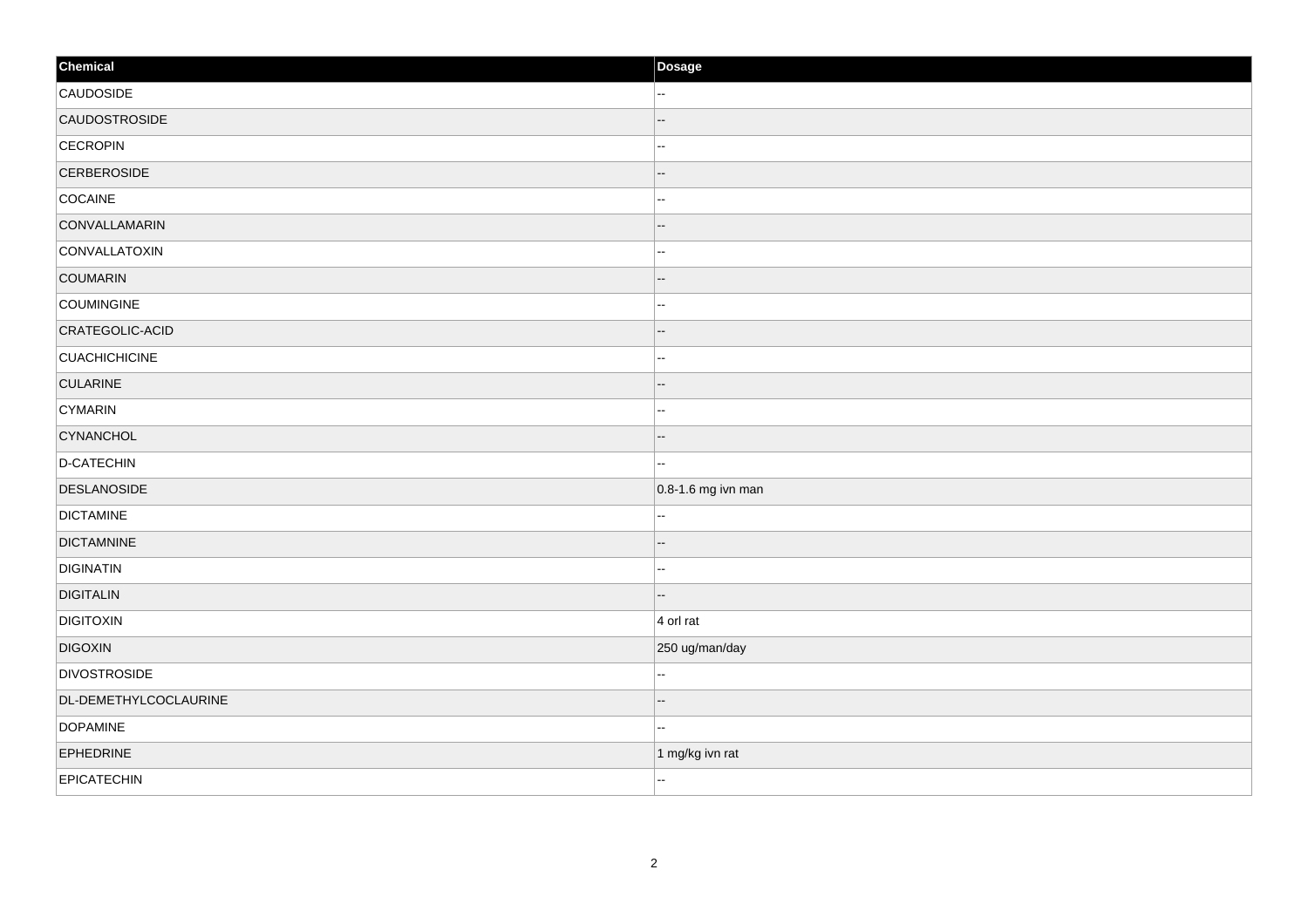| Chemical                    | Dosage                   |
|-----------------------------|--------------------------|
| <b>EPINEPHRINE</b>          | 1 scu rat                |
| <b>ERYSIMOSIDE</b>          |                          |
| <b>ERYTHROPHLEGUINE</b>     |                          |
| <b>ERYTHROPHLEINE</b>       | --                       |
| <b>ESCULIN</b>              |                          |
| <b>EVOBIOSIDE</b>           | н.                       |
| <b>EVODIAMINE</b>           | н.                       |
| EVOMONOSIDE                 | ш.                       |
| <b>FENUGREEKINE</b>         | --                       |
| FOLIANDRIN                  | н.                       |
| <b>FORSKOLIN</b>            | --                       |
| GINGEROL                    | 1-30 uM                  |
| <b>GITALIN</b>              | 270-500 ug/man/day       |
| <b>GITOXIN</b>              |                          |
| <b>GUAIACOL</b>             |                          |
| <b>HELVETICOSIDE</b>        | ш,                       |
| <b>HIGENAMINE</b>           | $\overline{\phantom{a}}$ |
| <b>HIMBACINE</b>            | ш,                       |
| <b>HORDENINE</b>            | 2 mg/cat ivn             |
| HYDRASTININE                | ä.                       |
| <b>HYOSCYAMINE</b>          |                          |
| KAEMPFEROL-4'-O-METHYLETHER | н.                       |
| <b>LEUCOANTHOCYANIDINS</b>  | --                       |
| <b>LINESININE</b>           | ц,                       |
| LITHOSPERMIC-ACID           |                          |
| <b>LYCORINE</b>             | ш.                       |
| MACUSINE-B                  | $-$                      |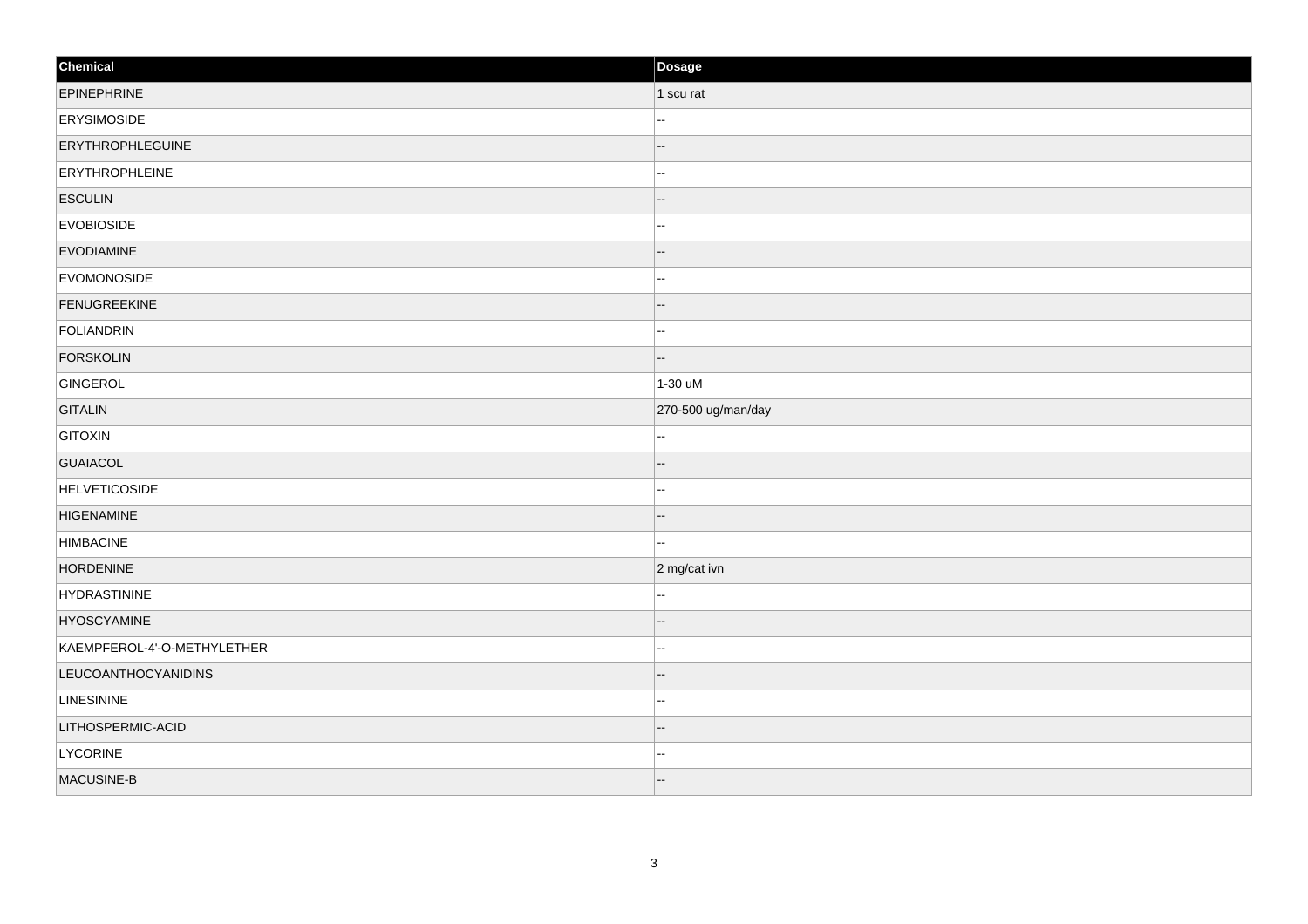| Chemical           | Dosage                           |
|--------------------|----------------------------------|
| MANGIFERIN         | $\mathbf{u}$                     |
| MEPROSCILLARIN     | 500-750 ug/man/day/orl           |
| MORINGININE        |                                  |
| NARWEDINE          | $\overline{a}$                   |
| NERIIFOLIN         | --                               |
| <b>OKINALEIN</b>   | --                               |
| OKINALIN           | ₩.                               |
| OLEANDRIN          |                                  |
| OLEANOLIC-ACID     | --                               |
| <b>OUABAIN</b>     | 100 ug/ivn/man/hr/up to 1 mg/day |
| PANAXIC-ACID       |                                  |
| PANAXIN            | $\overline{\phantom{a}}$         |
| PERIPLOCIN         | $0.5-1$ mg/man                   |
| PERIPLOCYMARIN     |                                  |
| PERUVOSIDE         | --                               |
| PIPERINE           | --                               |
| POLYDATIN          | --                               |
| POLYGAMOL          | --                               |
| PROSCILLARIDIN-A   | $ 0.5$ -2.5 mg/man/day           |
| PSEUDOEPHEDRINE    |                                  |
| <b>QUERCITRIN</b>  | --                               |
| SANGUINARINE       | --                               |
| <b>SCILLAREN</b>   | --                               |
| <b>SCILLARENIN</b> | --                               |
| <b>SCILLARIN</b>   | $-$                              |
| SOLANINE           |                                  |
| SOLASONINE         | н.                               |